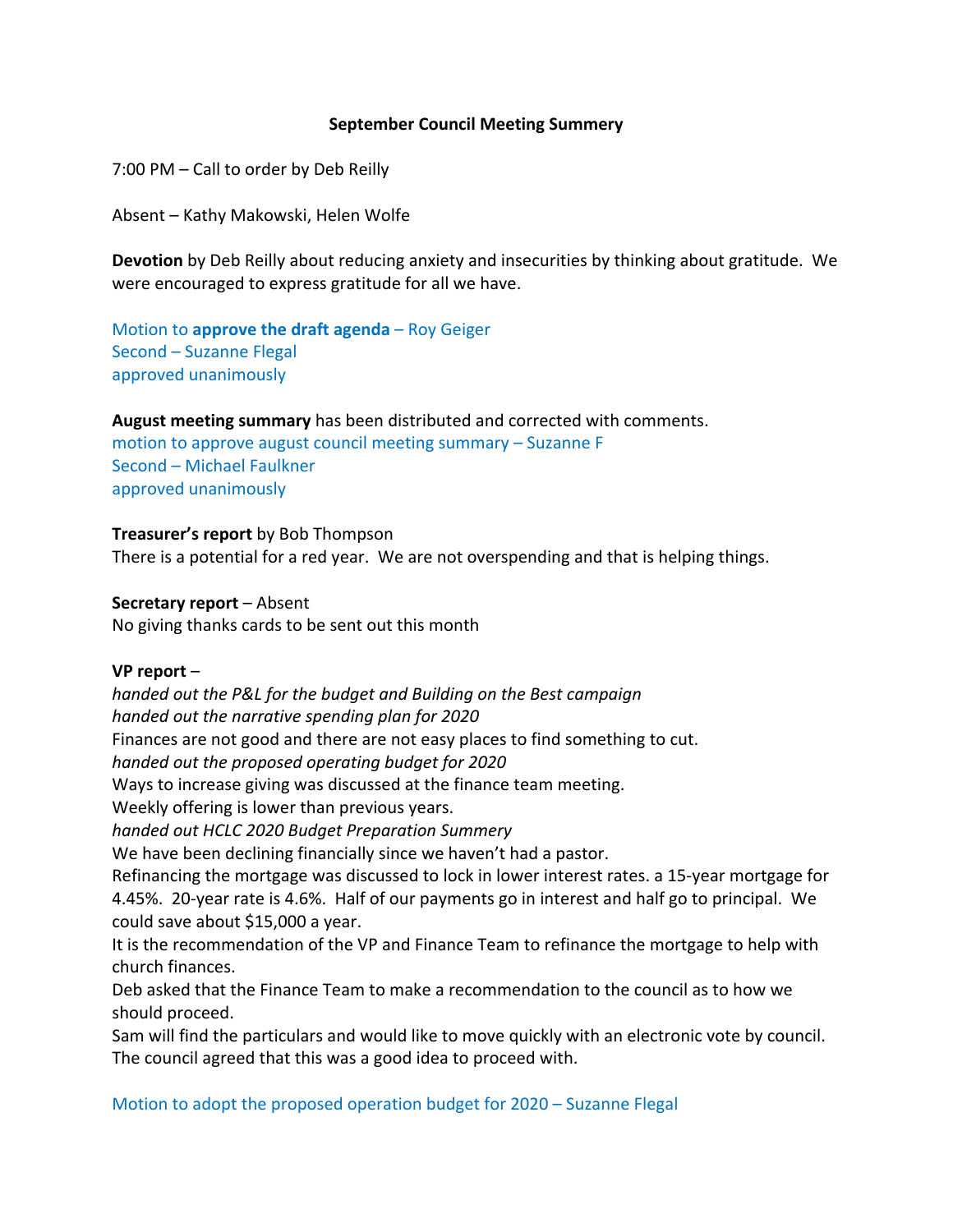Second – Dick Krapf

Discussion – Thanks to the finance team for all their hard work. Council leads were pointed to cuts that were made to their budgets by the Finance Team. Approved unanimously

Work continues on our IT infrastructure. Pastor received his laptop today.

# **President's Report**

Emailed prior to the meeting FFX County accepted the request to change trustees. (Gene Bain, Rob Coffman, and Glen Piersol) Annual meeting is 11/17/19 (a lunch will probably be arranged) Ministries are asked to put together their annual reports for the meeting.

Building Use Agreement – Apostolic Church of Jesus Christ – Friday nights – 7-9 PM – Recurring They have asked to reduce the cleaning fee. It is currently \$25 per event. 25 Adults, 7 Children Prayer and Fellowship No food Holy Cross will reserve the right to move them to a different room. The agreement will last until the end of 2019. It may be continued if both parties wish to do so. MOTION – Sam moves that we accept the request of the Apostolic Church of Jesus Christ for Friday night rentals up through 12/27/2019 on a trial basis to be extended if mutually agreed upon. The cleaning fee will be reduced to \$20. SECOND – Daniel Contreras Approved unanimously

# **Pastor's Report**

A written report was handed out at the meeting. It is full of thank yous. We will be pursuing the gathering of a nominations team. His "things" will be arriving tomorrow from Alaska.

#### **New Business**

MOTION – Deb moves that the Council authorize the allocation of \$1000 from the "seminarian budget" to Katy Moran, a member in good standing at Holy Cross Lutheran Church and a seminarian at the United Lutheran Seminary in Gettysburg, PA. SECOND – Roy Geiger A letter from Katy Moran was read to the council that explains her plans for the money. HCLC budgets \$1,000 per year. It was requested that Katy speak in worship about what its like to be in seminary. She has also been asked to write an article for the Quest.

Approved unanimously